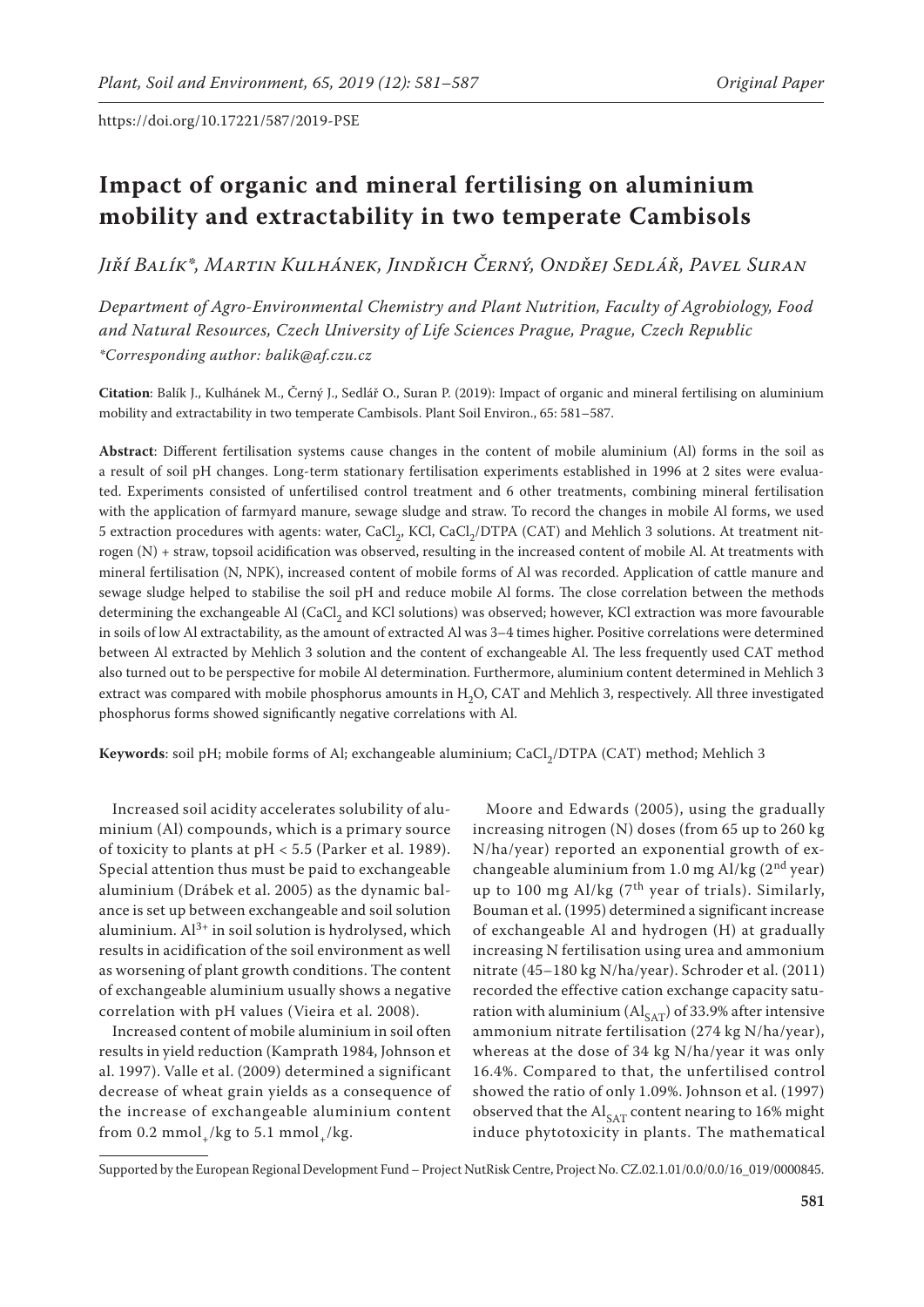model presented by Schroder et al. (2011) suggests that each percent of  $\text{Al}_{\text{SAT}}$  decreased the wheat yield on average by 2.8%. Al toxicity manifested in some years by the purple colouring of wheat leaves and a poor root system. Similarly, Wise (2002) recorded a decrease of winter wheat yields at increased aluminium content in the cation exchange complex. Wen et al. (2014) reported increased pH values and soil organic matter content at treatments with longterm (22 years) manure fertilisation, accompanied by the occurrence of amorphous nanominerals such as allophane and imogolite. Both these phenomena led to the transformation of exchangeable aluminium into stable forms. Soil nanominerals allophane and imogolite can sorb much more organic compounds than bulk soil minerals, mainly due to their high level of hydration, large surface and stable surface charge (Mikutta et al. 2006); these processes may contribute to organic matter protection and accumulation.

The results of recent complex observations of agrochemical properties of soils in the Czech Republic show that almost 25.2% of arable soils have pH $_{CaCl<sub>2</sub>}$ lower than 5.5 (Smatanová and Sušil 2017). Arable soils acidification can be attributed to intensive mineral nitrogen fertilisation, insufficient organic fertilisation and significantly reduced liming.

The aims of this paper are (1) to determine the impacts of different fertilisation systems on changes in the content of mobile aluminium forms in soils; (2) to compare different methods for soil Al determination, and (3) to investigate the influence of increased soil acidity and Al mobility on soil phosphorus pools.

#### **Material and methods**

Five field trials were established in 1996 at the experimental bases of the Czech University of Life Sciences Prague in different soil-climatic conditions (Vašák 2016). Potential for changes in soil aluminium behaviour due to low soil pH showed only two of five locations – B and C. Because of that, only these locations are evaluated in this manuscript (Table 1).

Within these trials, three crops were rotated in the following order: potatoes, winter wheat and spring barley. Each year, all of the crops were grown. The size of the experimental plots was 60  $m^2$ ; each treatment was 4 times replicated. The trial included seven treatments: (1) no fertilisation (control); (2) sewage sludge (SS1); (3) farmyard manure (FYM1); (4) half dose of farmyard manure  $+$  N in mineral nitrogen fertiliser (FYM1/2); (5) mineral nitrogen fertiliser (N); (6) NPK in mineral fertiliser (NPK); (7) spring barley straw + N in mineral nitrogen fertiliser  $(N + St)$ (Table 2). Organic fertilisers, farmyard manure, sewage sludge and straw, were always applied in autumn (October) to potatoes. Mineral phosphorus and potassium fertilisers were applied to each crop in autumn; mineral nitrogen fertilisers in the form of calcium ammonium nitrate were applied to potatoes and spring barley in spring, before crop establishment. In the case of winter wheat, the dose of nitrogen was divided in half, with the first half applied at BBCH 21, the second at BBCH 31–32. The content of nitrogen was 140 kg N/ha for wheat and 70 kg N/ha for spring barley; FYM1/2 was applied at the rate of 115 kg N/ha for wheat and 50 kg N/ha for barley. The NPK treatment of winter wheat and spring barley included phosphorus at a level of 30 kg P/ha (triple superphosphate) and potassium at a level of 100 kg K/ha (60% potassium salt).

## **Analytical procedures and statistical evaluation**

 $pH_{\text{CaCl}_2}$ . ISO 10390 (1994) was used to determine  $pH_{CaCl<sub>2</sub>}$  values.

**Water extraction (Al<sub>H<sub>2</sub>O</sub>)**. Water extraction (Al<sub>H<sub>2</sub>O</sub>) was performed, according to Luscombe et al. (1979).

Table 1. Basic description of investigated locations

| Location                                 | B                   | C                |  |
|------------------------------------------|---------------------|------------------|--|
|                                          | 49°33'16"N          | 49°33'23"N       |  |
| <b>GPS</b> coordinates                   | $15^{\circ}21'2''E$ | 14°58'39"E       |  |
| Altitude (m a.s.l.)                      | 525                 | 610              |  |
| Mean annual<br>temperature $(^{\circ}C)$ | 7.0                 | 7.7              |  |
| Mean annual precipitation<br>(mm)        | 665                 | 666              |  |
| Soil type                                |                     | Stagnic Cambisol |  |
| Soil texture                             | sandy loam          |                  |  |
| Clay $(\%)$ (< 0.002 mm)                 | 5.8                 | 3.2              |  |
| Silt $(\%)$ (0.002-0.05 mm)              | 43.6                | 37.1             |  |
| Sand $(\%)$ $(0.05-2 \text{ mm})$        | 50.6                | 59.7             |  |
| Bulk density $(g/cm^3)$                  | 1.4                 | 1.3              |  |
| $C_{org}(\%)$                            | 1.4                 | 1.3              |  |
| $pH_{CaCl2}$                             | 5.1                 | 5.3              |  |
| $CEC (mmol+/kg)$                         | 90                  | 45               |  |

 $\rm C_{org}$  – organic carbon; CEC – cation exchange capacity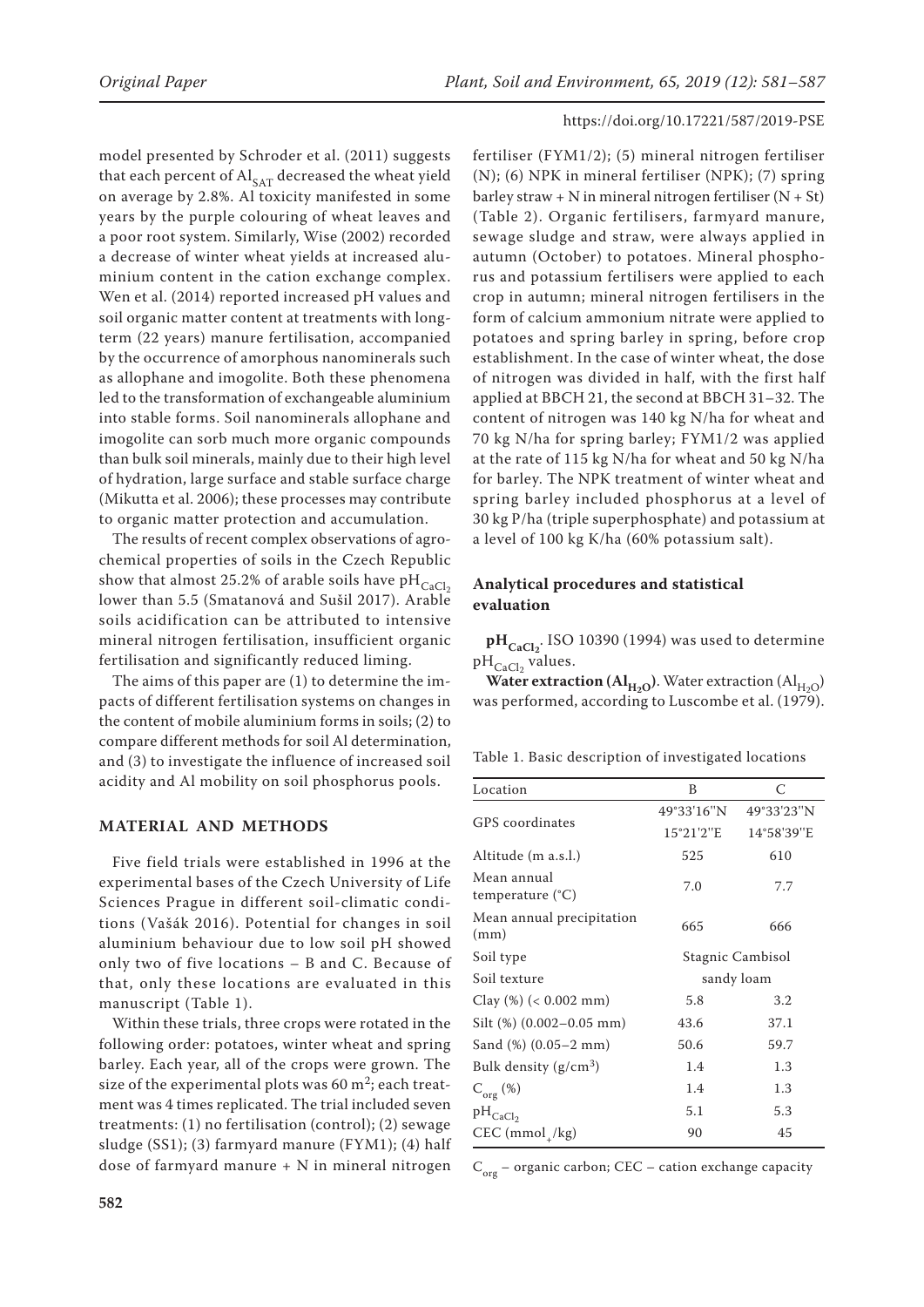Table 2. Experimental design (all nutrients doses are in kg/ha per 3 years)

|                  | Nitrogen         |          |          |  |  |  |
|------------------|------------------|----------|----------|--|--|--|
| Treatment        | potatoes/maize   | wheat    | barley   |  |  |  |
| Control          |                  |          |          |  |  |  |
| SS <sub>1</sub>  | 330 <sup>1</sup> | $\Omega$ | $\theta$ |  |  |  |
| FYM1             | 330 <sup>1</sup> | $\Omega$ | $\theta$ |  |  |  |
| FYM1/2           | 165              | 115      | 50       |  |  |  |
| N                | 120              | 140      | 70       |  |  |  |
| NPK <sup>2</sup> | 120              | 140      | 70       |  |  |  |
| $N + St$         | $120 + St$       | 140      | 70       |  |  |  |

<sup>1</sup>Total dose of nitrogen applied in organic fertiliser; Average yearly dose based on the analysis of farmyard manure and of sewage sludge. 2Applied as follows: N – calcium ammonium nitrate (27% N), P – triple superphosphate (21% P), K – potassium chloride (50% K); FYM – farmyard manure – average doses of fresh FYM were as follows: B – 59.45 t/ha per 3 years (13.42 t of dry mass/ha per 3 years; 2.459% N in dry mass);  $C - 68.97 t/ha$ per 3 years (19.32 t of dry mass/ha per 3 years; 1.708% N in dry mass) SS and FYM were applied seven times; straw was applied six times. SS1 – sewage sludge – average doses of fresh sewage sludge were following: 30.18 t/ha over 3 years (9.383 t/ha over 3 years of dry mass). Straw was applied in doses of 5 t/ha over 3 years: 28 kg N – B; 35.5 kg N – C

**Calcium chloride soil extraction (Al<sub>CaCl2</sub>). The** content of  $Al_{CaCl_2}$  was determined, according to Novozamsky et al. (1993).

CaCl<sub>2</sub>/DTPA (CAT) extraction (CSN EN 13651, 2002). For this procedure, 3.00 g of soil sample was weighed into 50 mL tubes. To all samples was applied 30 mL solution of 0.01 mol/L CaCl2 and 0.002 mol/L DTPA). Solution was shaken for 1 h on horizontal shaker.

Potassium chloride extraction  $(Al_{KCl})$ . Exchangeable aluminium was extracted in 1.0 mol/L KCl (Bertsch and Bloom 1996).

**Mehlich 3 extraction**  $(Al_{M3})$ **. Procedures were followed** according to those reported previously (Mehlich 1984).

To determine the relationships between Al and P, phosphorus content was measured together with Al content in water extract, CAT and Mehlich 3 to obtain  $P_{H2O}$ ,  $P_{CAT}$ , and  $P_{M3}$ , respectively.

**Determining of different Al fractions**. The concentrations of Al and P in all of the above mentioned extracts, as well as concentrations of Na, K, Ca, Mg and Mn in NH<sub>4</sub>OAc were determined using optical emission spectroscopy with inductively coupled plasma (ICP-OES) with axial plasma configuration, Varian, VistaPro, equipped with an autosampler SPS-5 (Agilent Technologies, Mulgrave, Australia).

Aluminium saturation was calculated according to Johnson et al. (1997) using the following equation:

$$
Al_{SAT}(\%) = \left(\frac{Al_{KCl}}{ECEC}\right) \times 100
$$

Where:  $Al_{\text{KCl}}$  – exchangeable Al (cmol<sub>+</sub>/kg); ECEC – effective cation exchange capacity, which is the sum of exchangeable Na<sup>+</sup>, K<sup>+</sup>, Ca<sup>2+</sup>, Mg<sup>2+</sup> and Mn<sup>2+</sup> determined in 1 mol/L NH<sub>4</sub>OAc at pH 7.0 (cmol<sub>1</sub>/L) plus exchangeable  $Al^{3+}$  (cmol /kg).

**Statistical analysis**. The results were assessed using analysis of variance (ANOVA) with the Fisher *LSD* (least significant difference) post-hoc test. To evaluate the obtained results, the Statistica software (StatSoft Inc. 2015) was used.

#### **Results and Discussion**

The changes of  $pH_{\text{CaCl}_2}$  at individual treatments are given in Table 3. The values obtained in 1996 (before the establishment of the trial) and in 2017 (after the barley harvest) were compared. Application of manure positively affected soil  $pH_{CaCl<sub>2</sub>}$ . The application of sewage sludge had a slightly positive effect on  $pH_{\text{CaCl}_2}$ . With the N + straw treatment, there was a clear tendency to topsoil acidification. The presented results further show a clear negative effect of mineral fertilisation alone (N, NPK).

Table 3. Changes of p $_{\rm{CaCl_2}}$  during the period of 1996/2017

| Site         | Control         | SS1          | FYM1              | FYM1/2            |                      | <b>NPK</b>      | $N + St$             |
|--------------|-----------------|--------------|-------------------|-------------------|----------------------|-----------------|----------------------|
| B            | $-0.25^{\rm b}$ | $-0.10^{bc}$ | 0.14 <sup>d</sup> | 0.00 <sup>c</sup> | $-0.31$ <sup>a</sup> | $-0.15^{b}$     | $-0.35^{\rm a}$      |
| $\mathsf{C}$ | $-0.22b$        | $-0.05^{bc}$ | 0.16 <sup>c</sup> | $-0.06^{bc}$      | $-0.20b$             | $-0.43^{\rm a}$ | $-0.47$ <sup>a</sup> |

Different letters in the row mean significant difference ( $P \le 0.05$ ) among fertilising treatments. Control – no fertilisation; SS1 – sewage sludge; FYM1 – farmyard manure; FYM1/2 – half dose of farmyard manure + N in mineral nitrogen fertiliser; N – mineral nitrogen fertiliser; NPK – NPK in mineral fertiliser; St – spring barley straw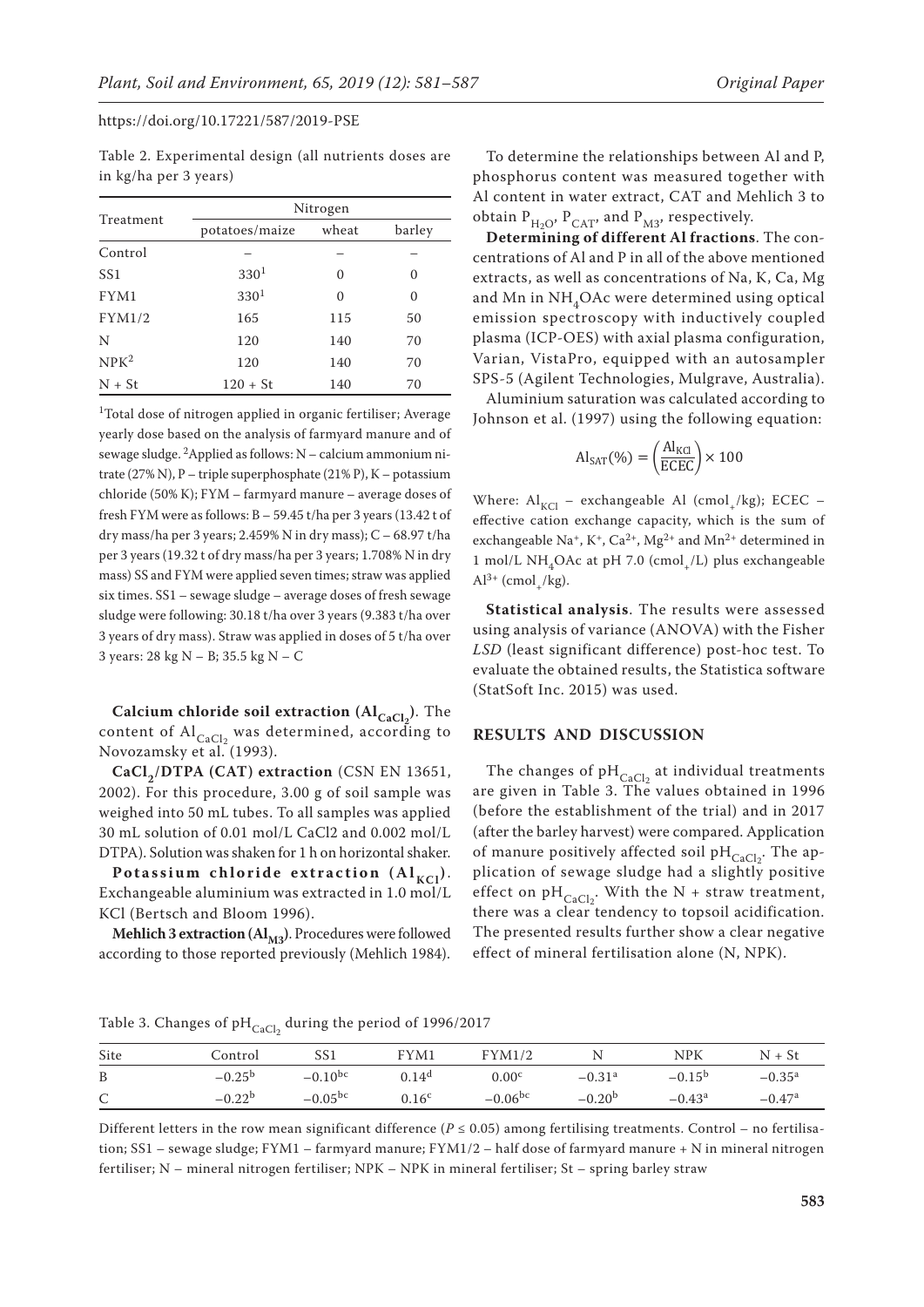|                                 | Site Control SS1 FYM1 FYM1/2 N NPK $N + St$ |                    |                   |                                                                                                                                   |                                 |                 |                              |
|---------------------------------|---------------------------------------------|--------------------|-------------------|-----------------------------------------------------------------------------------------------------------------------------------|---------------------------------|-----------------|------------------------------|
| $\rm Al_{H_2O}$                 |                                             |                    |                   |                                                                                                                                   |                                 |                 |                              |
| B                               | 41 <sup>a</sup>                             | 44 <sup>a</sup>    | 42 <sup>a</sup>   | $44^a$ $43^a$                                                                                                                     |                                 | 42 <sup>a</sup> | 43 <sup>a</sup>              |
| C                               | 21 <sup>ab</sup>                            | 18 <sup>ab</sup>   |                   | $19ab$ $20ab$                                                                                                                     | $20^{ab}$                       | 22 <sup>b</sup> | 19 <sup>a</sup>              |
| $\mathrm{Al}_\mathrm{CAT}$      |                                             |                    |                   |                                                                                                                                   |                                 |                 |                              |
| B.                              |                                             |                    |                   | $247^{ab}$ $237^{ab}$ $229^a$ $241^{ab}$ $232^{ab}$ $288^c$ $252^b$                                                               |                                 |                 |                              |
| C                               |                                             |                    |                   | $209^{ab}$ 192 <sup>a</sup> 176 <sup>a</sup> 237 <sup>b</sup> 263 <sup>c</sup>                                                    |                                 |                 | $262^{bc}$ 253 <sup>bc</sup> |
| AI <sub>M3</sub>                |                                             |                    |                   |                                                                                                                                   |                                 |                 |                              |
| B.                              |                                             |                    |                   | 1051 <sup>ab</sup> 1069 <sup>ab</sup> 1033 <sup>a</sup> 1058 <sup>ab</sup> 1068 <sup>ab</sup> 1097 <sup>b</sup> 1077 <sup>b</sup> |                                 |                 |                              |
| C                               | 950 <sup>a</sup>                            |                    |                   | 938 <sup>a</sup> 921 <sup>a</sup> 935 <sup>a</sup> 994 <sup>a</sup> 1017 <sup>a</sup>                                             |                                 |                 | 1030 <sup>a</sup>            |
| $\mathrm{Al}_{\mathrm{CaCl}_2}$ |                                             |                    |                   |                                                                                                                                   |                                 |                 |                              |
| B                               | 1.2 <sup>ab</sup>                           | 0.8 <sup>a</sup>   | 1.2 <sup>ab</sup> |                                                                                                                                   | $1.0^{ab}$ $1.4^{b}$ $1.5^{ab}$ |                 | 1.2 <sup>ab</sup>            |
| C                               |                                             | $1.6^{ab}$ $1.2^a$ |                   | $1.6^a$ $1.7^{ab}$ $3.1^{ab}$ $3.0^b$                                                                                             |                                 |                 | 2.9 <sup>b</sup>             |

Table 4. Aluminium (Al) content in different extraction solutions (mg Al/kg)

Different letters in the row mean significant difference  $(P \le 0.05)$  among fertilising treatments. Control – no fertilisation; SS1 – sewage sludge; FYM1 – farmyard manure; FYM1/2 – half dose of farmyard manure + N in mineral nitrogen fertiliser; N – mineral nitrogen fertiliser; NPK – NPK in mineral fertiliser; St – spring barley straw;  $Al_{H_2O}$  – water extraction; Al<sub>CAT</sub> – CAT extraction; Al<sub>M3</sub> – Mehlich 3 extraction;  $\text{Al}_{\text{CaCl}_2}$  – calcium chloride soil extraction

#### **Extraction procedures**

Water-soluble (Al<sub>H<sub>2O</sub>) and exchangeable alu-</sub> **minium** ( $AI_{KCI'}$   $AI_{CaCl_2}$ ). In Table 4 are given the  $\mathrm{Al}_{H_2O}$  contents. The differences among fertilising treatments were not statistically significant. On the other hand, water as an extract released a significant amount of Al, which was 42.7 mg Al/kg at location B and 19.9 mg Al/kg at location C, respectively. It is from 9 to 36 times higher Al content compared to  $CaCl<sub>2</sub>$  extraction.

The content of exchangeable Al was determined using 1 mol/L KCl, which is a commonly used method nowadays (Drábek et al. 2005), as well as using 0.01 mol/L CaCl<sub>2</sub>, previously evaluated by Johnson et al. (1997) (Table 4). Compared to 0.01 mol/L CaCl<sub>2</sub>,

Al extracted by 1 mol/L KCl was more effective, as the amount of extracted aluminium was 3–4 times higher. It is a positive feature, especially in soils of pH $_{\text{CaCl}_2}$  < 5.5, where the amount of extractable Al is usually low. Higher extraction strength of the KCl agent results from a higher concentration of replacing cation  $(K^+)$ and consequently from higher acidity caused by H<sup>+</sup> released from exchange sites to the solution. On the other hand, a very tight correlation was determined between both methods (Table 5), which suggests that both of them may be used. Extraction in 0.01 mol/L  $CaCl<sub>2</sub>$  solution is closer to real conditions at site at a given time (Novozamsky et al. 1993). In our trials, the content of exchangeable aluminium  $(Al<sub>KCl</sub>)$  did not reach over 20 mg Al/kg (site B) and 11 mg Al/kg (site C). These concentrations are low and should not be toxic for plants. Valle et al. (2009) reported a significant decrease of wheat grain yields, at the content of exchangeable Al above 5.1 mmol /kg (i.e. 45.9 mg) Al/kg). Similarly, low contents  $(1.04 \text{ mmol}$  /kg) as in our observations were analysed by Norton et al. (2018) at soils of pH 5.5.

To assess aluminium toxicity, aluminium saturation  $(Al_{SAT})$  of the effective cation exchange capacity (ECEC) was calculated (Johnson et al. 1997). In our trials, the content of  $\text{Al}_{\text{SAT}}$  was always < 3% – i.e. very low Al saturation level (Table 6). Kamprath (1984) stated that at  $AI_{SAT}$  lower than 10%, the wheat yield was not affected. Johnson et al. (1997) published the limit level of  $Al_{SAT}$  lower than 16%. Higher saturation resulted in phytotoxicity of wheat plants grown in Oklahoma (USA) soils. Moreover, using the  $Al_{SAT}$ criterion, growth and yield of plants in our trials were not negatively influenced by the content of toxic aluminium forms.

**CAT method**. Results of CaCl<sub>2</sub>/DTPA extraction (CAT) are shown in Table 4. It is a method frequently used for determination of available forms of nutrients in substrates (Dubský et al. 2019). The acid character of CAT solution, as well as DTPA chelating effects, result in a strong extraction effect of this agent. Out of all the tested methods used in these localities, CAT showed

Table 5. Pearson correlation coefficient values for different extraction solutions

| $\text{Al}_{\text{CAT}}/\text{Al}_{\text{M3}}$ | $\text{Al}_{\text{H}_2\text{O}}/\text{Al}_{\text{M3}}$ | $\text{Al}_{\text{CAT}}/\text{Al}_{\text{H}_2\text{O}}$ | $\text{Al}_{\text{KCl}}/\text{Al}_{\text{CaCl}_2}$ | $\text{Al}_{\text{KCl}}/\text{Al}_{\text{M3}}$ | $\text{Al}_{\text{KCl}}/\text{Al}_{\text{CAT}}$ | $\text{Al}_{\text{KCl}}/\text{Al}_{\text{H}_2\text{O}}$ |
|------------------------------------------------|--------------------------------------------------------|---------------------------------------------------------|----------------------------------------------------|------------------------------------------------|-------------------------------------------------|---------------------------------------------------------|
| $0.806***$                                     | $-0.118$                                               | 0.023                                                   | $0.759***$                                         | $0.792***$                                     | $0.713***$                                      | $-0.469**$                                              |
| $-0.018$                                       | $-0.402*$                                              | $0.514**$                                               | $0.901***$                                         | $0.746***$                                     | $0.810***$                                      | $-0.134$                                                |

 $A^*P < 0.05$ ; \*\**P* < 0.01; \*\*\**P* < 0.001; Al<sub>CAT</sub> – CAT extraction; Al<sub>M3</sub> – Mehlich 3 extraction; Al<sub>H<sub>2O</sub> – water extraction;</sub>  $\text{Al}_{\text{KCl}}$  – potassium chloride extraction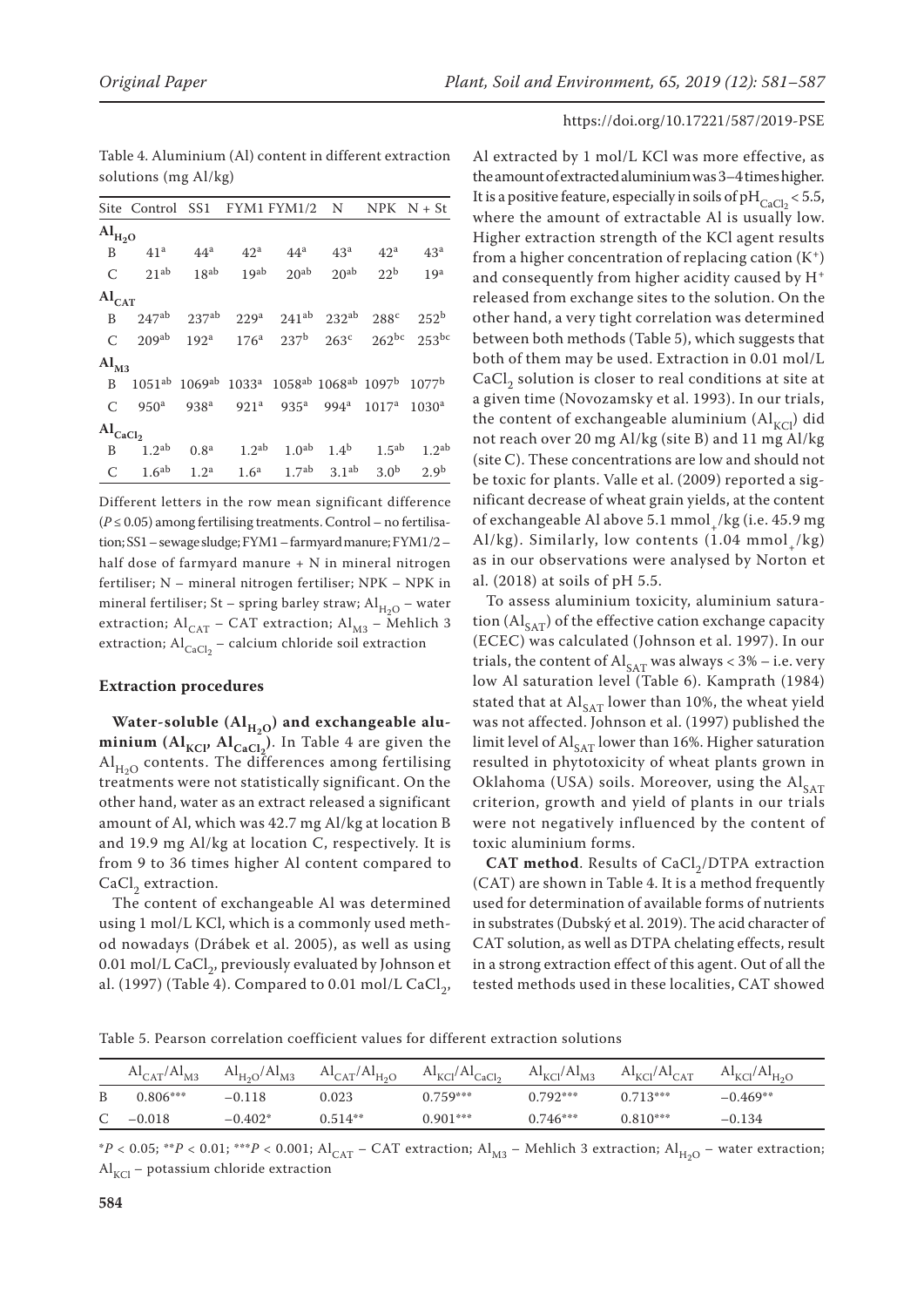| Table 6. Saturation of effective cation exchange capacity (%) by aluminium |                   |                   |                   |                       |                    |                   |                   |
|----------------------------------------------------------------------------|-------------------|-------------------|-------------------|-----------------------|--------------------|-------------------|-------------------|
| Site                                                                       | Control           |                   | FYM1              | FYM1/2                |                    | NPK               | $N + St$          |
| B                                                                          | 0.50 <sup>b</sup> | 0.21 <sup>a</sup> | 0.24 <sup>a</sup> | $0.60$ <sup>abc</sup> | 0.79 <sup>bc</sup> | 3.04 <sup>d</sup> | 1.09 <sup>c</sup> |

Different letters in the row mean significant difference ( $P \le 0.05$ ) among fertilising treatments. Control – no fertilisation; SS1 – sewage sludge; FYM1 – farmyard manure; FYM1/2 – half dose of farmyard manure + N in mineral nitrogen fertiliser; N – mineral nitrogen fertiliser; NPK – NPK in mineral fertiliser; St – spring barley straw

C 0.40<sup>b</sup> 0.00<sup>a</sup> 0.00<sup>a</sup> 0.09<sup>ab</sup> 1.10<sup>b</sup> 1.10<sup>b</sup> 2.43<sup>c</sup>

the tightest correlation with the p $H_{CaCl_2}$  value changes caused by different fertilisation systems (Figure 1). In our trials, the CAT method mostly showed significant negative correlations with mobile phosphorus in soils (Table 7). A negative relationship between the content of soil mobile aluminium forms and phosphorus was also described by Sims and Vadas (2005).

**Mehlich 3 method (** $AI_{M3}$ **)**. No tight correlations between the changes in pH values and  $\text{Al}_{\text{M3}}$  content were determined. The possible potential of using this method is demonstrated by positive correlations with exchangeable aluminium  $(Al_{KCl})$  (Table 5). Mehlich 3 procedure stands for a "robust" method, having prob-



Figure 1. Changes of  $\mathrm{Al}_{CAT}$  in accordance with changes of  $pH_{CaCl<sub>2</sub>}$ 

ably a limited power in case of aluminium. Both organically and inorganically sorbed aluminium was determined. Nevertheless, the advantage is its potential to determine a range of nutrients; using the analytical method with the ICP measurement, data on mobile aluminium may be obtained easily, too. This procedure is suitable mainly at soils with  $pH_{CaCl<sub>2</sub>}$ < 5.5. Compared to the method of non-crystalline Al determination using the ammonium oxalate, the advantage of Mehlich 3 is a significantly shorter exposition time. Our experiments also revealed a negative correlation between the  $\text{Al}_{\text{M3}}$  content and mobile phosphorus ( $P_{H_2O}$ ,  $P_{CAT}$ ,  $P_{M3}$ ) (Table 7), which indirectly confirms the hypothesis that  $Al<sub>M3</sub>$ may be used to predict the P sorption capacity in soils (Fernández Marcos et al. 1998).

According to Fernández Marcos et al. (1998), as to determining mobile non-crystalline aluminium, to determining mosite non er *follantic* diaminium,<br>Mehlich 3 results are equal to those of ammonium  $\alpha$ xalate (Al<sub>o</sub>). Also, Sen Tran et al. (1990) reported a very good correlation with oxalate  $(Al<sub>o</sub>)$ . At high  $Al<sub>o</sub>$  concentrations, this relation is no more linear. Decreased Mehlich 3 extract sensitivity to non-crys*recording to Ternandez marcos et al.*<br>to determining mobile non-crystalline al

Table 7. Pearson correlation coefficients for content of aluminium (Al) and phosphorus (P)

| Site              | $P_{H_2O}$  | $P_{CAT}$   | $P_{M3}$    |
|-------------------|-------------|-------------|-------------|
| $Al_{M3}$         |             |             |             |
| B                 | $-0.370**$  | $-0.353**$  | $-0.389**$  |
| $\mathcal{C}$     | $-0.291*$   | $-0.204$    | $-0.061$    |
| $Al_{CAT}$        |             |             |             |
| B                 | $-0.529***$ | $-0.522***$ | $-0.562***$ |
| C                 | $-0.602***$ | $-0.554***$ | $-0.678***$ |
| $Al_{\text{KCl}}$ |             |             |             |
| B                 | $-0.465**$  | 0.191       | $-0.468**$  |
| C                 | $-0.555***$ | $-0.502***$ | $-0.509***$ |

 $*P < 0.05$ ;  $*P < 0.01$ ;  $**P < 0.001$ ;  $Al_{M3}/P_{M3}$  – Mehlich 3 extraction;  $Al_{CAT}/P_{CAT}$ – CAT extraction;  $Al_{KCl}$  – potassium chloride extraction;  $P_{H_2O}$  – water extraction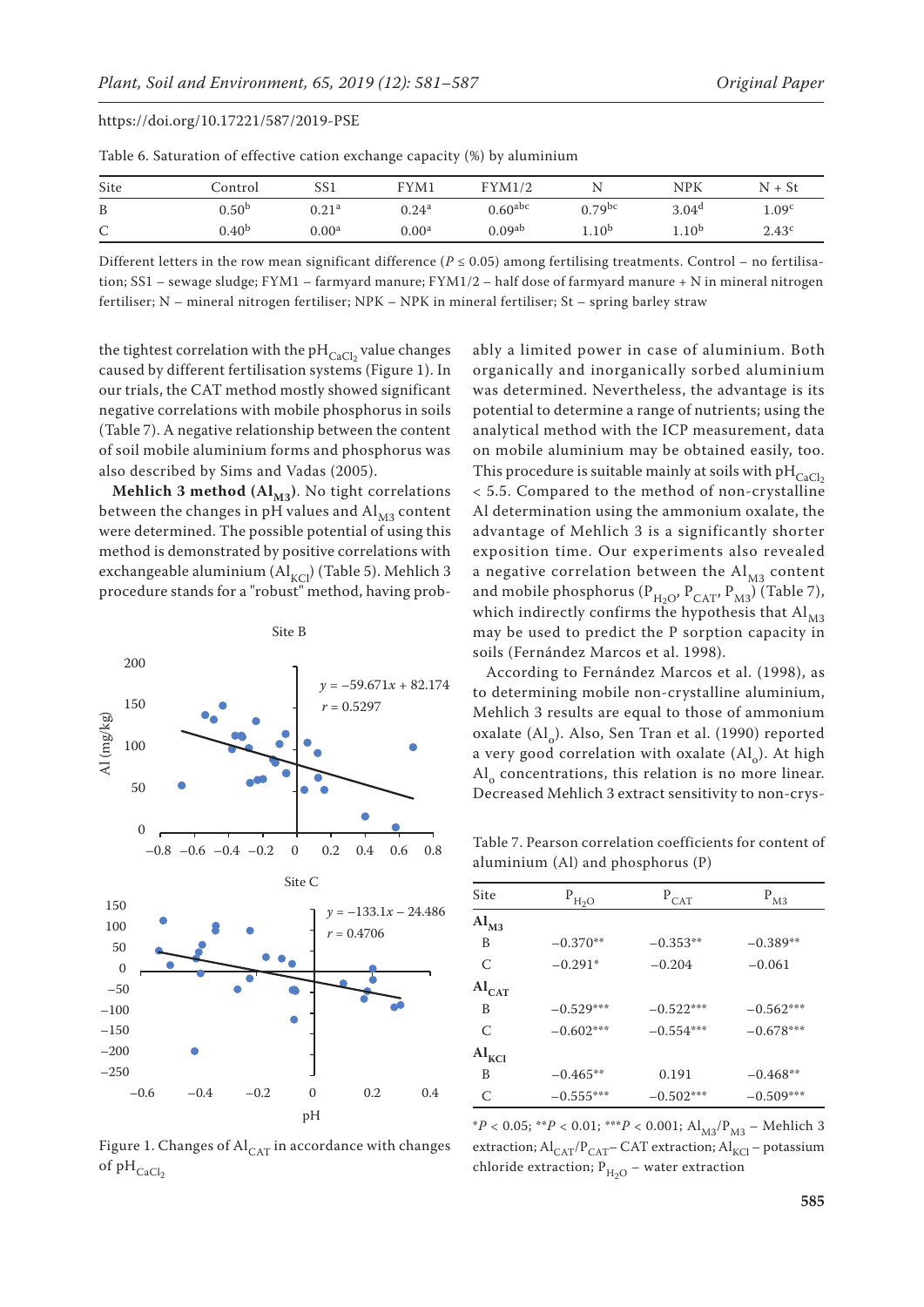talline aluminium at high  $AI<sub>o</sub>$  concentrations may be caused by low fluorine concentration (0.015 mol/L) and further by the short time of extraction (only 5 min). Fernández Marcos et al. (1998) assumed that the Mehlich 3 method is suitable for determining mobile aluminium in a wide range of soils. The authors further confirmed the hypothesis that  $\text{Al}_{\text{M3}}$  might be successfully used for prediction of phosphorus sorption capacity in soils. Similar results about the use of the Mehlich 3 method for assessment of changes in the content of mobile aluminium were published in the study of Monterroso et al. (1999); the authors also reported a significant  $Al<sub>M3</sub>$  correlation with the content of non-crystalline aluminium.

#### **Effect of the fertilisation systems**

The evaluation of individual extraction agents does not allow drawing unequivocal and conclusive decrease of mobile aluminium forms at treatments using cattle manure and sewage sludges (Table 4). Significantly conclusive results, however, arise from the values of aluminium saturation of the sorption complex ( $Al_{SAT}$ ). Our previous research (Balík et al. 2018) prove the increase of the total organic carbon in topsoil  $(C_{org})$ , microbial biomass carbon  $(C_{\text{mic}})$  as well as easily-extractable carbon  $(C_{\text{DOC}})$  at these two treatments. We suppose that these factors contributed to a decrease in the  $\text{Al}_{\text{SAT}}$  values, which means reduced aluminium mobility. Similarly, Wen et al. (2014) in long-term experiments with manure amendment determined a decrease of the  $Al_{SAT}$  values and an increased ratio of the amorphous aluminium. The content of amorphous Al significantly correlated with the organic carbon content in topsoil. As described by Rutkowska et al. (2015), long-term manure application decreased the exchangeable aluminium content at the NPK treatment by 15% and the NP treatment by 30%. Application of organic substances has a positive impact on the immobilisation of toxic Al ions, thanks to the production of stable organo-mineral complexes (Qin et al. 2010). Also, increased production of soil nanominerals (allophane, imoglite) after the manure application may be a novel mechanism to reduce soil acidification (Mikutta et al. 2006). Similarly, Tao et al. (2019) reported a significant decrease of exchangeable aluminium in long-term experiments with manure application.

Mineral fertilisation alone resulted in a tendency of topsoil acidification and higher aluminium mobility.

Especially the  $\text{Al}_{\text{SAT}}$  ratio increased. This weaker acidification process than expected may be explained by two factors: (a) average N fertilisation intensity (120 kg N/ha/year); (b) form of N fertiliser used (calcium ammonium nitrate). Still, the process of acidification ( $\rm pH_{CaCl<sub>2</sub>}$ ) and increase of aluminium mobility ( $\rm Al_{H_2O}$ ,  $\text{Al}_{\text{CAT}}$ ,  $\text{Al}_{\text{M3}}$ ,  $\text{Al}_{\text{KCl}}$ ) is evident in all analyses carried out, which is in good agreement with many literature sources (Bouman et al. 1995, Moore and Edwards 2005, Schroder et al. 2011, Rutkowska et al. 2015).

Interestingly, N + straw treatment resulted in acidification of soil and increased aluminium mobility; it was evident mainly from the  $Al_{SAT}$  ratio. It is well known that aluminium has a high affinity to organic substances and may form permanent bonds with various organic fractions. Their stability depends on the type of organic substance and the number of hydroxyl and phenolic groups directly bound to aluminium (Parker 2005). It is probable that straw, mainly at site C, does not contribute to increased stability of the organo-mineral complex and it is mineralised quickly after application. In contrast to our results, Qina et al. (2010) reported an increase in soil pH and a decrease of water-soluble and exchangeable aluminium after rice straw application for 12 years.

A close correlation between the methods determining the exchangeable aluminium  $(AI_{CaCl<sub>2</sub>}$  and  $\text{Al}_{\text{KCl}}$ ) was observed; however, KCl extraction appeared more favourable. The less frequently used CAT method turned out to be more perspective for mobile aluminium determination and has several advantages: (*i*) good reaction to changes of mobile Al forms related to changes of soil pH values; (*ii*) positive correlations with exchangeable sorbed Al and *vice versa* (*iii*) negative correlation with mobile P forms; (*iv*) determined Al contents in common soils did not fall below the ICP detection level. A very good tool to express the ongoing acidification processes and the content of mobile aluminium forms is effective cation exchange capacity saturation with aluminium. The content of mobile and exchangeable aluminium forms, as supposed, showed a negative correlation with mobile P. Application of cattle manure and sewage sludges helped stabilise the soil pH and reduce mobile forms of aluminium. At treatment N + straw, topsoil acidification and increased aluminium mobility were observed, resulting mainly in the increased content of mobile  $Al_{SAT}$ . At treatments with mineral fertilisation (N, NPK), a tendency to increased content of mobile forms of aluminium was observed.